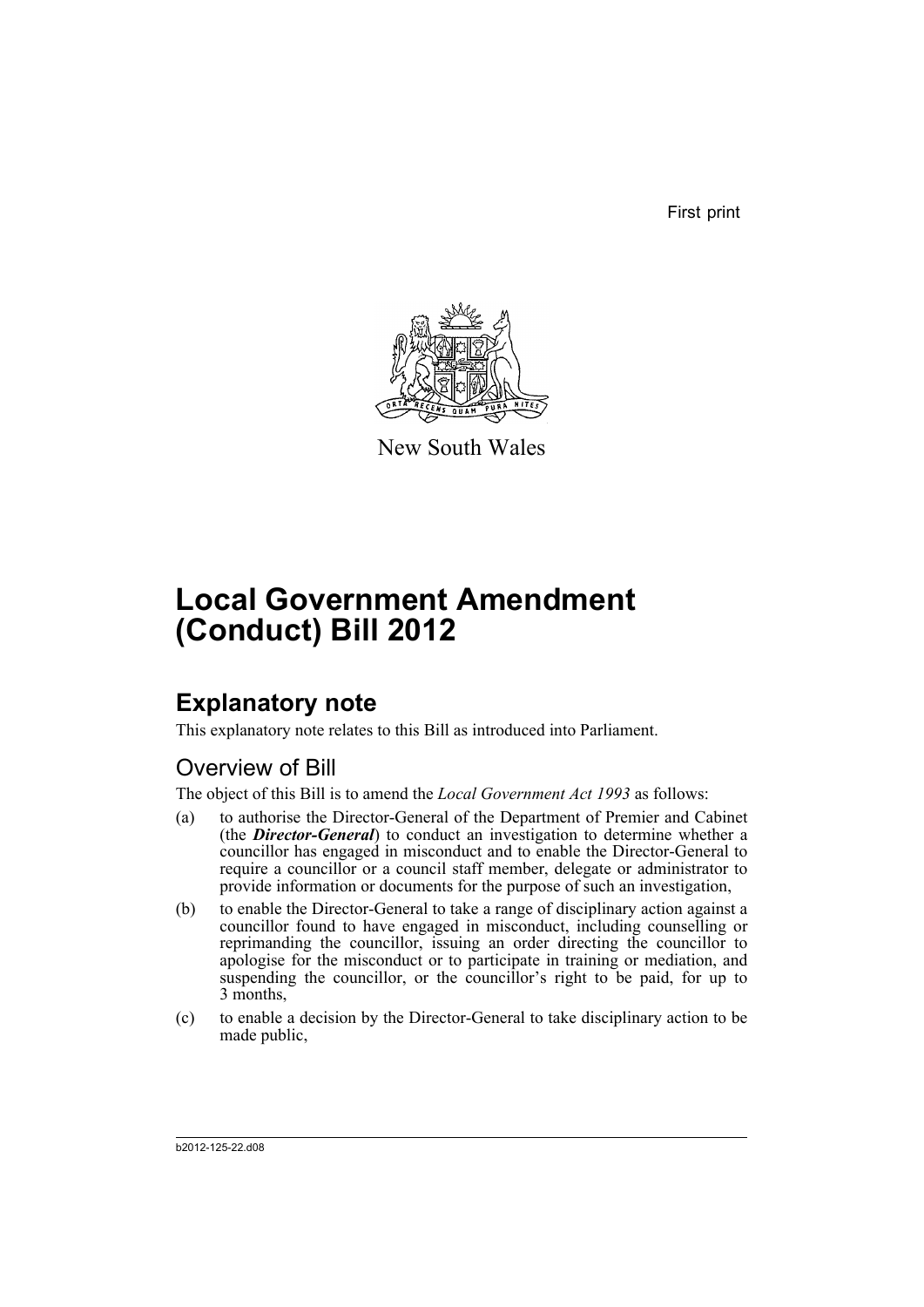Explanatory note

- (d) to provide that a failure by a councillor to comply with an order issued by the Director-General in relation to an investigation or as part of disciplinary action constitutes misconduct by the councillor,
- (e) to enable the Local Government Pecuniary Interest and Disciplinary Tribunal (the *Tribunal*) to disqualify a councillor found to have engaged in misconduct from holding civic office for up to 5 years,
- (f) to require administrators of councils to comply with the code of conduct applicable to councillors and to enable the Director-General to investigate allegations of misconduct by administrators,
- (g) to enable the Director-General to investigate allegations of misconduct by former councillors and to refer such matters to the Tribunal for consideration and to make it clear that the Tribunal has power to deal with matters relating to former councillors,
- (h) to provide that the regulations may prescribe a procedure for administering the code of conduct and dealing with alleged contraventions of the code (which will be mandatory for councillors, members of staff, delegates of a council and administrators of a council),
- (i) to enable council meetings at which allegations of misconduct by councillors are discussed to be closed to the public,
- (j) to make other minor miscellaneous amendments.

# Outline of provisions

**Clause 1** sets out the name (also called the short title) of the proposed Act.

**Clause 2** provides for the commencement of the proposed Act on a day or days to be appointed by proclamation.

# **Schedule 1 Amendment of Local Government Act 1993 No 30**

### **Misconduct of councillors**

**Schedule 1 [12]** inserts new provisions relating to misconduct by councillors, the investigation by the Director-General of allegations of misconduct and the taking of disciplinary action by the Director-General against councillors found to have engaged in misconduct.

Misconduct (previously referred to as misbehaviour) includes a contravention of the *Local Government Act 1993* or the regulations under that Act, a failure by a councillor to comply with an applicable requirement of the code of conduct (which is a code adopted by a council based on a model prescribed by the regulations) and a failure by a councillor to comply with any order issued by the Director-General in relation to a misconduct investigation or issued as a form of disciplinary action.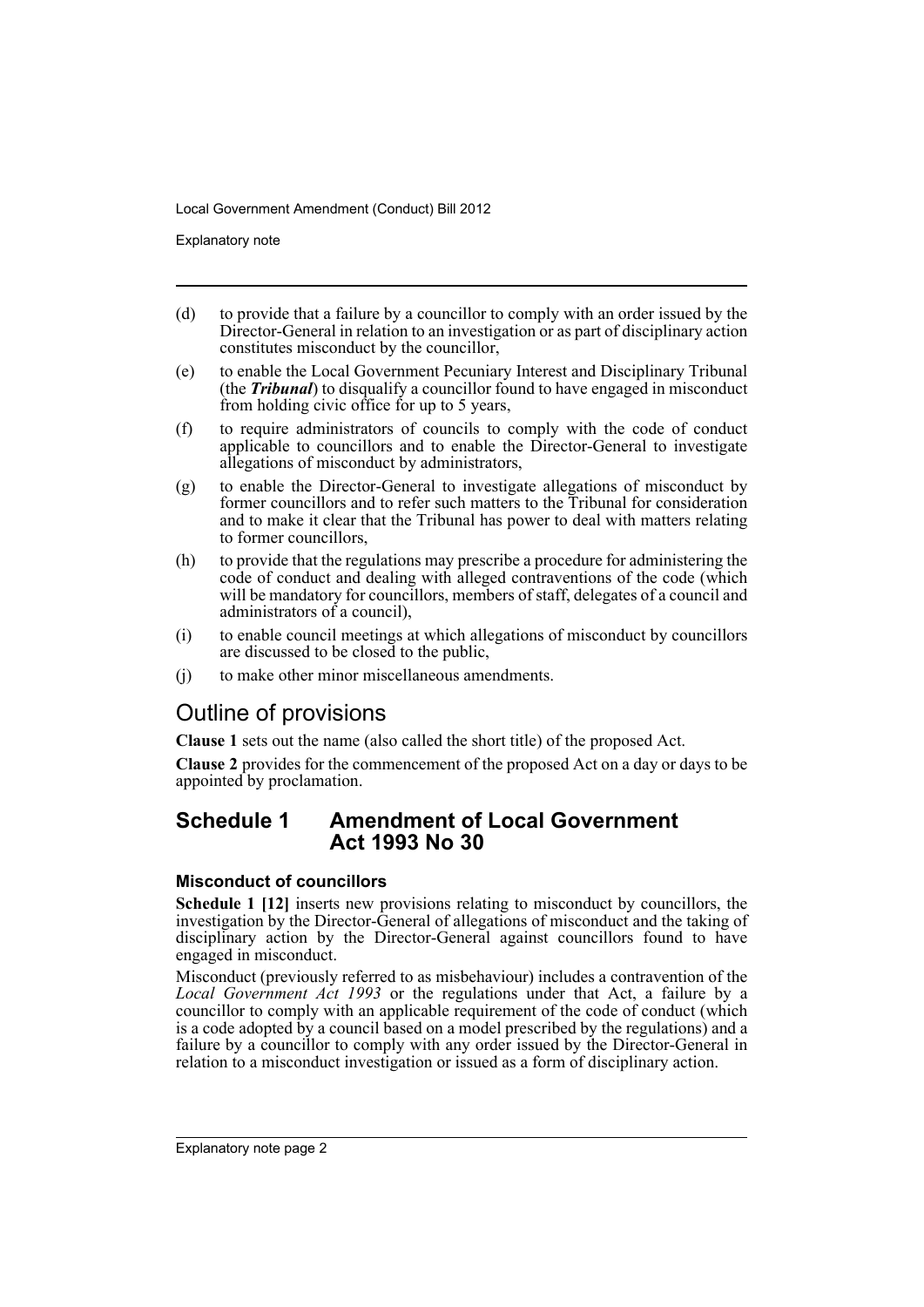Explanatory note

At present, the Director-General may only initiate proceedings for the suspension of a councillor on limited grounds and in limited circumstances and may take no other disciplinary action. Under the new provisions, the Director-General may conduct an investigation for the purpose of determining whether a councillor has engaged in misconduct. For the purpose of the investigation, the Director-General may order a councillor or a council staff member, delegate or administrator to provide information or documents and may arrange for a departmental report to be prepared in relation to the investigation.

The Director-General will have broad powers to take disciplinary action against a councillor if satisfied that the councillor has engaged in misconduct and that disciplinary action is warranted. The Director-General will be able to counsel or reprimand a councillor and issue various orders requiring the councillor to cease engaging in the misconduct, apologise for the misconduct or participate in training or mediation. The Director-General will also continue to be able to suspend a councillor, and to suspend the councillor's right to be paid, but the period for which a suspension may be imposed is increased from 1 month to 3 months.

In determining which disciplinary action, if any, to take against a councillor who has engaged in misconduct, the Director-General may take into account any previous incidents of misconduct by the councillor, any disciplinary action previously taken against the councillor and any other relevant matters.

The Director-General is required to make any decision to suspend a councillor from civic office or to suspend a councillor's right to be paid publicly available and may make decisions to take other forms of disciplinary action publicly available. There is no liability for defamation in respect of such publication.

The Director-General may, instead of taking disciplinary action, decide to refer the matter to the council concerned with recommendations as to how the council might resolve the matter. The Director-General may also refer the matter to the Tribunal for consideration.

A councillor against whom disciplinary action is taken by the Director-General may appeal to the Tribunal within 28 days.

The Director-General may conduct an investigation for the purpose of determining whether an administrator of a council has engaged in misconduct.

The Director-General may also investigate allegations of misconduct by former councillors and may refer such matters to the Tribunal for consideration.

Existing provisions that provide that a council may by resolution at a meeting formally censure a councillor for misconduct and that provide for the recovery from a council of reasonable expenses incurred by the Department of Premier and Cabinet in the conduct of an investigation into a councillor at that council are retained.

**Schedule 1 [4], [6]–[8], [13]–[15] and [19]–[21]** are consequential amendments.

#### **Administration of code of conduct**

**Schedule 1 [11]** provides that the regulations may prescribe a model procedure for administering the model code of conduct, which will set out the procedure for dealing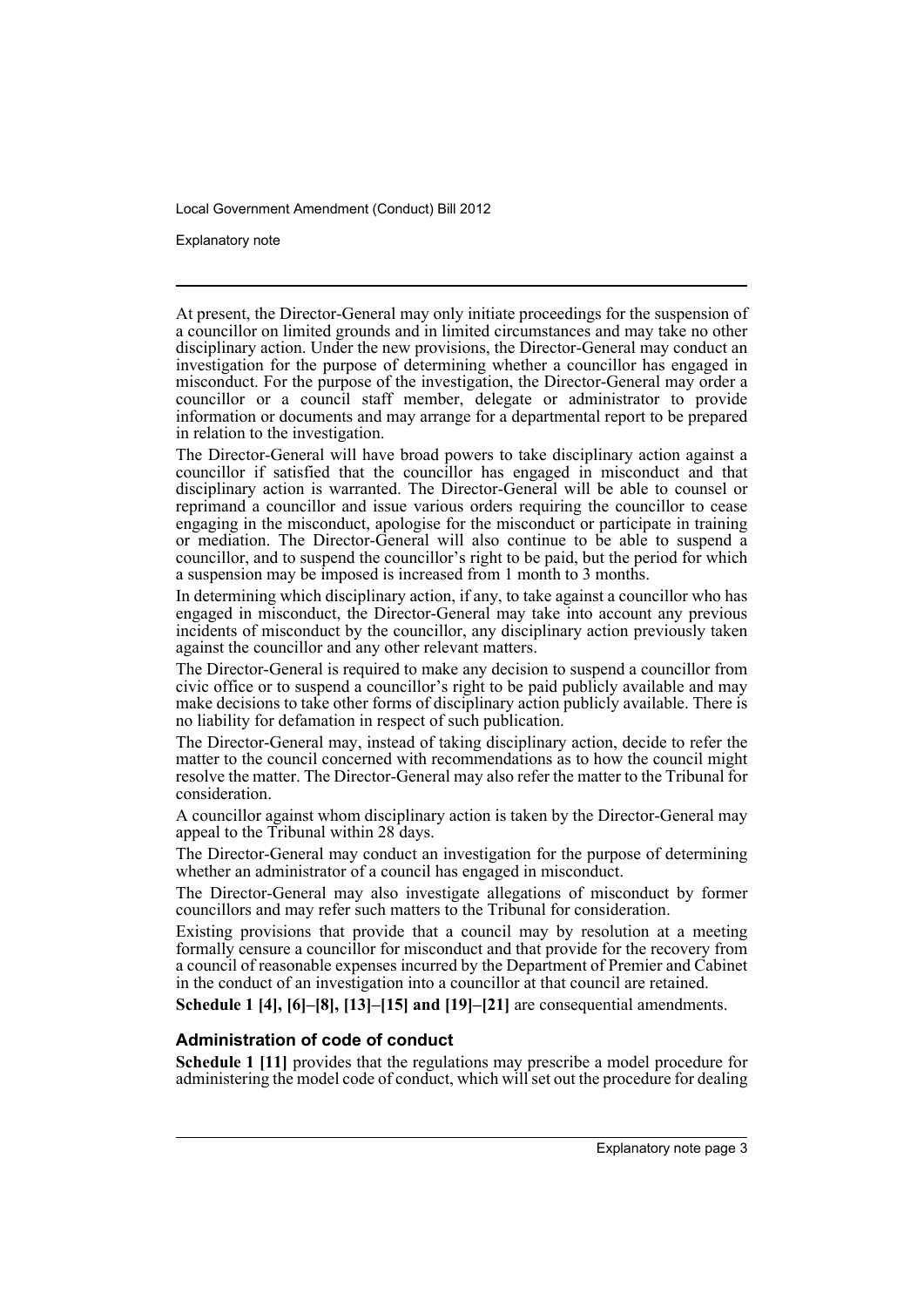Explanatory note

with alleged contraventions of the code of conduct. A council must adopt a procedure based on the model procedure. Councillors, members of staff, delegates of a council and administrators of a council must comply with the adopted procedure. However, contravention of the procedure will not constitute misconduct.

### **Conduct of administrators**

**Schedule 1 [9] and [10]** provide that the requirements imposed on councillors, members of staff of councils and delegates of councils to act honestly and with care and diligence and to comply with the code of conduct also apply to administrators of councils (other than administrators appointed to exercise the functions of a council in relation to water supply, sewerage and stormwater drainage).

### **Local Government Pecuniary Interest and Disciplinary Tribunal**

**Schedule 1 [16] and [18]** make it clear that the Tribunal has the power to take action against a former councillor in matters involving complaints relating to the non-disclosure of pecuniary interests and misconduct matters. The Tribunal will also be able to take into account previous pecuniary interest complaints proved against a councillor (or council employee, advisor or member of a council committee), previous incidents of misconduct by a councillor and any previous action taken against the person in determining which, if any, disciplinary action to take against the person.

**Schedule 1 [17]** gives the Tribunal the power to disqualify a councillor who has engaged in misconduct from civic office for up to 5 years. The Tribunal can currently disqualify councillors against whom pecuniary interest complaints are proved.

#### **Other amendments**

**Schedule 1 [1]** provides that any part of a council meeting in which alleged contraventions of the code of conduct by a councillor is discussed may be closed to the public.

**Schedule 1 [3]** updates references to a Minister and **Schedule 1 [2]** omits a redundant note as a consequence. **Schedule 1 [5]** updates references to an Act.

**Schedule 1 [22]** enables savings and transitional arrangements to be made as a consequence of the proposed Act and any other Act that amends the *Local Government Act 1993*.

**Schedule 1 [23]** inserts savings and transitional provisions.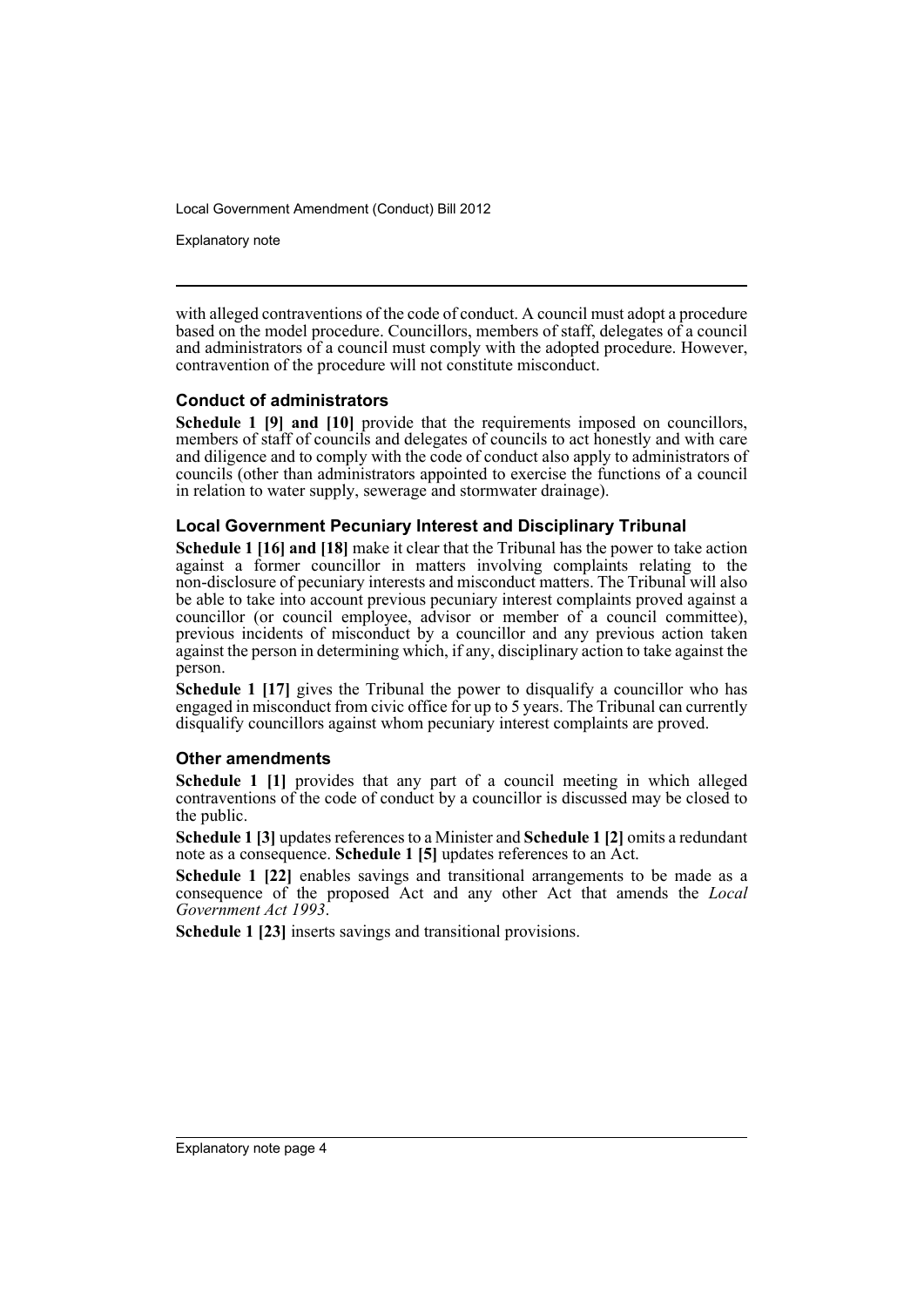First print



New South Wales

# **Local Government Amendment (Conduct) Bill 2012**

# **Contents**

|                                                         | Page |
|---------------------------------------------------------|------|
| 1 Name of Act                                           |      |
| 2 Commencement                                          |      |
| Schedule 1 Amendment of Local Government Act 1993 No 30 | 3    |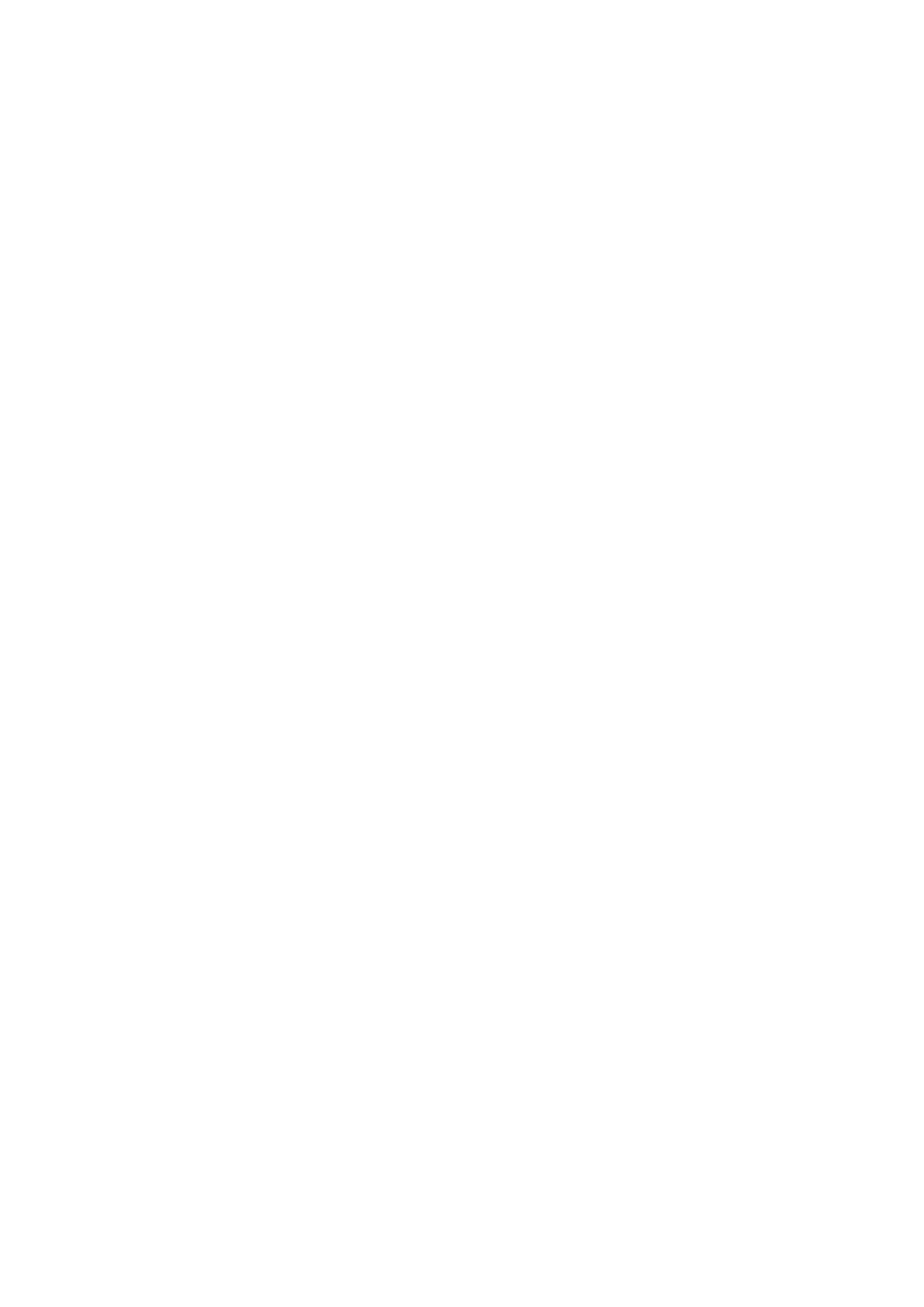

New South Wales

# **Local Government Amendment (Conduct) Bill 2012**

No , 2012

## **A Bill for**

An Act to amend the *Local Government Act 1993* to make further provision in relation to the conduct and discipline of councillors and council staff, delegates and administrators; and for related purposes.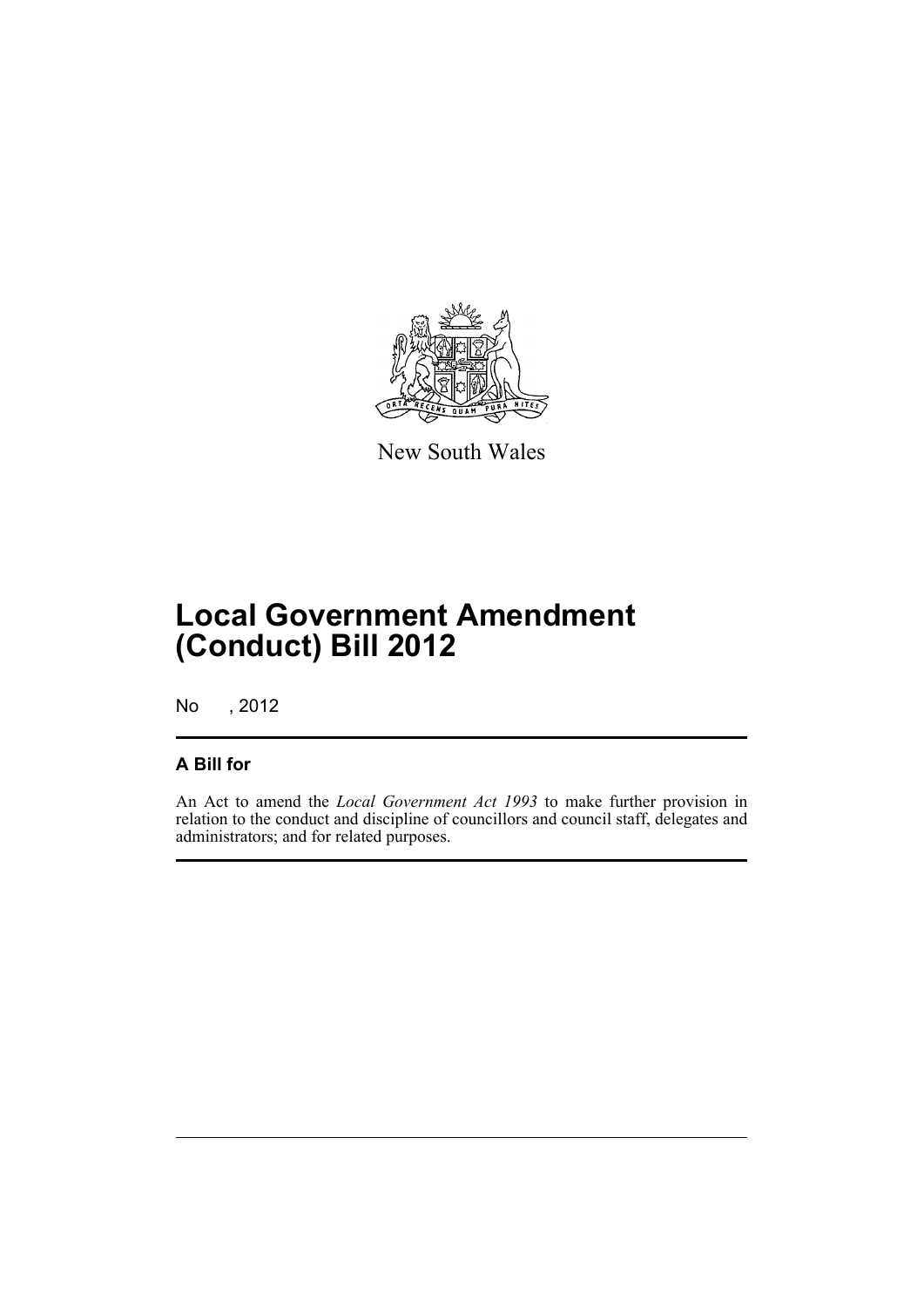<span id="page-7-1"></span><span id="page-7-0"></span>

| The Legislature of New South Wales enacts:                             | 1             |
|------------------------------------------------------------------------|---------------|
| Name of Act                                                            | $\mathcal{P}$ |
| This Act is the <i>Local Government Amendment (Conduct) Act 2012</i> . | 3             |
| <b>Commencement</b>                                                    | 4             |
| This Act commences on a day or days to be appointed by proclamation.   | 5             |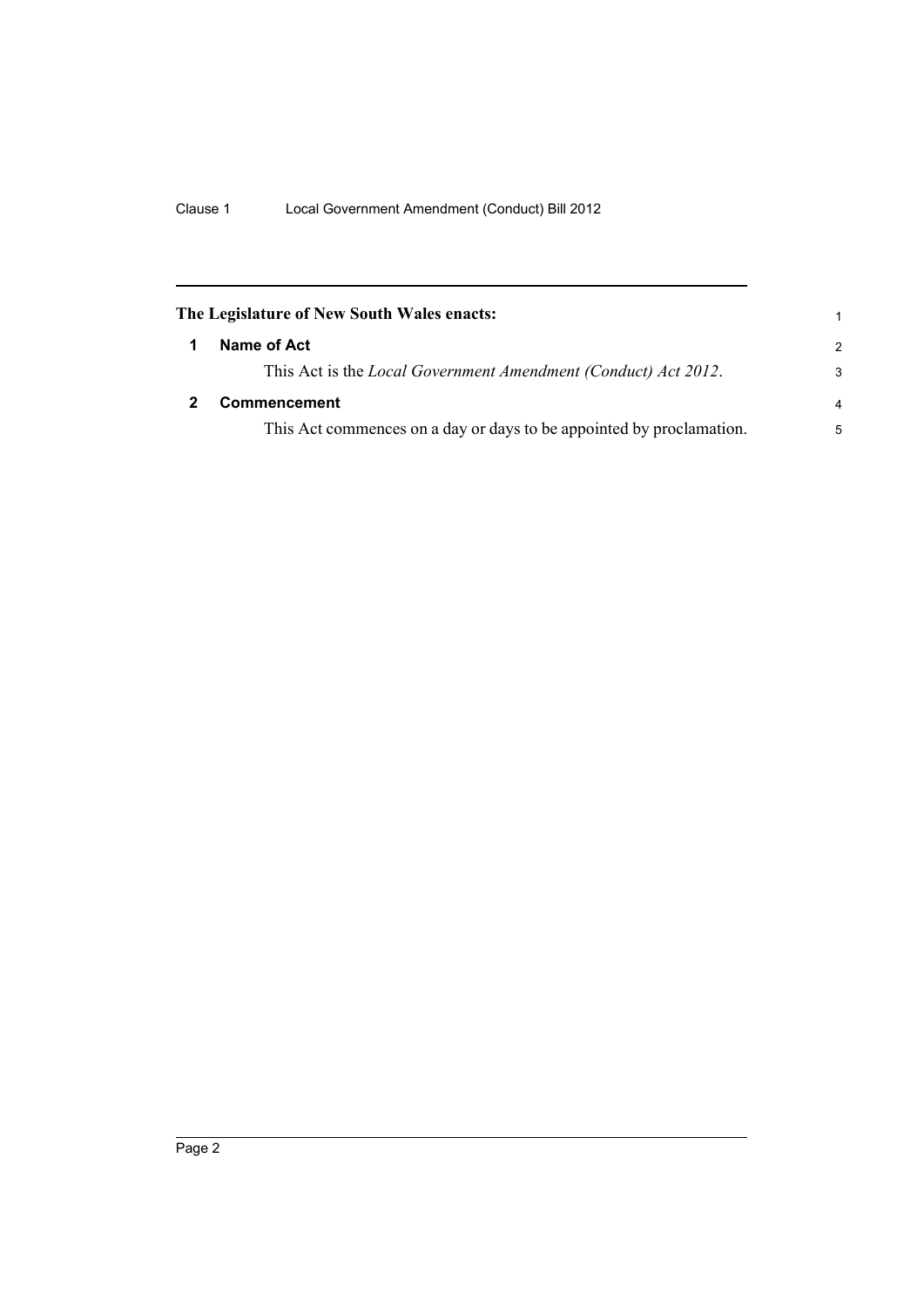Amendment of Local Government Act 1993 No 30 Schedule 1

<span id="page-8-0"></span>

|     | <b>Schedule 1</b><br><b>Amendment of Local Government</b><br>Act 1993 No 30                                                                             | 1<br>$\overline{2}$ |
|-----|---------------------------------------------------------------------------------------------------------------------------------------------------------|---------------------|
|     |                                                                                                                                                         |                     |
| [1] | Section 10A Which parts of a meeting can be closed to the public?                                                                                       | 3                   |
|     | Insert after section $10A(2)$ (h):                                                                                                                      | 4                   |
|     | alleged contraventions of any<br>of conduct<br>(i)<br>code<br>requirements applicable under section 440.                                                | 5<br>6              |
| [2] | <b>Section 56 Application of Division</b>                                                                                                               | 7                   |
|     | Omit the note.                                                                                                                                          | 8                   |
| [3] | Sections 57, 58 (1), 59 (1), 60, 61, 62 (1) and (2), 63 (1), 65 and 66 (1), (3)<br>and $(4)$                                                            | 9<br>10             |
|     | Omit "Minister for Land and Water Conservation" wherever occurring.                                                                                     | 11                  |
|     | Insert instead "Minister for Primary Industries".                                                                                                       | 12                  |
| [4] | Section 234 When does a vacancy occur in a civic office?                                                                                                | 13                  |
|     | Insert "440I," after "section" in section $234(1)(d)$ .                                                                                                 | 14                  |
| [5] | Section 328A General manager to keep register of political donation<br>disclosures                                                                      | 15<br>16            |
|     | Insert", <i>Expenditure</i> " after " <i>Funding</i> " wherever occurring in section 328A (2)<br>and the note.                                          | 17<br>18            |
| [6] | Sections 328B Reference by general manager to Director-General of<br>political donation matters                                                         | 19<br>20            |
|     | Omit section $328B(2)$ and (3).                                                                                                                         | 21                  |
| [7] | <b>Chapter 14 Honesty and disclosure of interests</b>                                                                                                   | 22                  |
|     | Omit "and staff of councils" from the Introduction.                                                                                                     | 23                  |
|     | Insert instead ", staff of councils and administrators of councils".                                                                                    | 24                  |
| [8] | <b>Chapter 14, Introduction</b>                                                                                                                         | 25                  |
|     | Insert "and enables the Director-General to investigate and take action against<br>councillors who engage in misconduct" after "functions of councils". | 26<br>27            |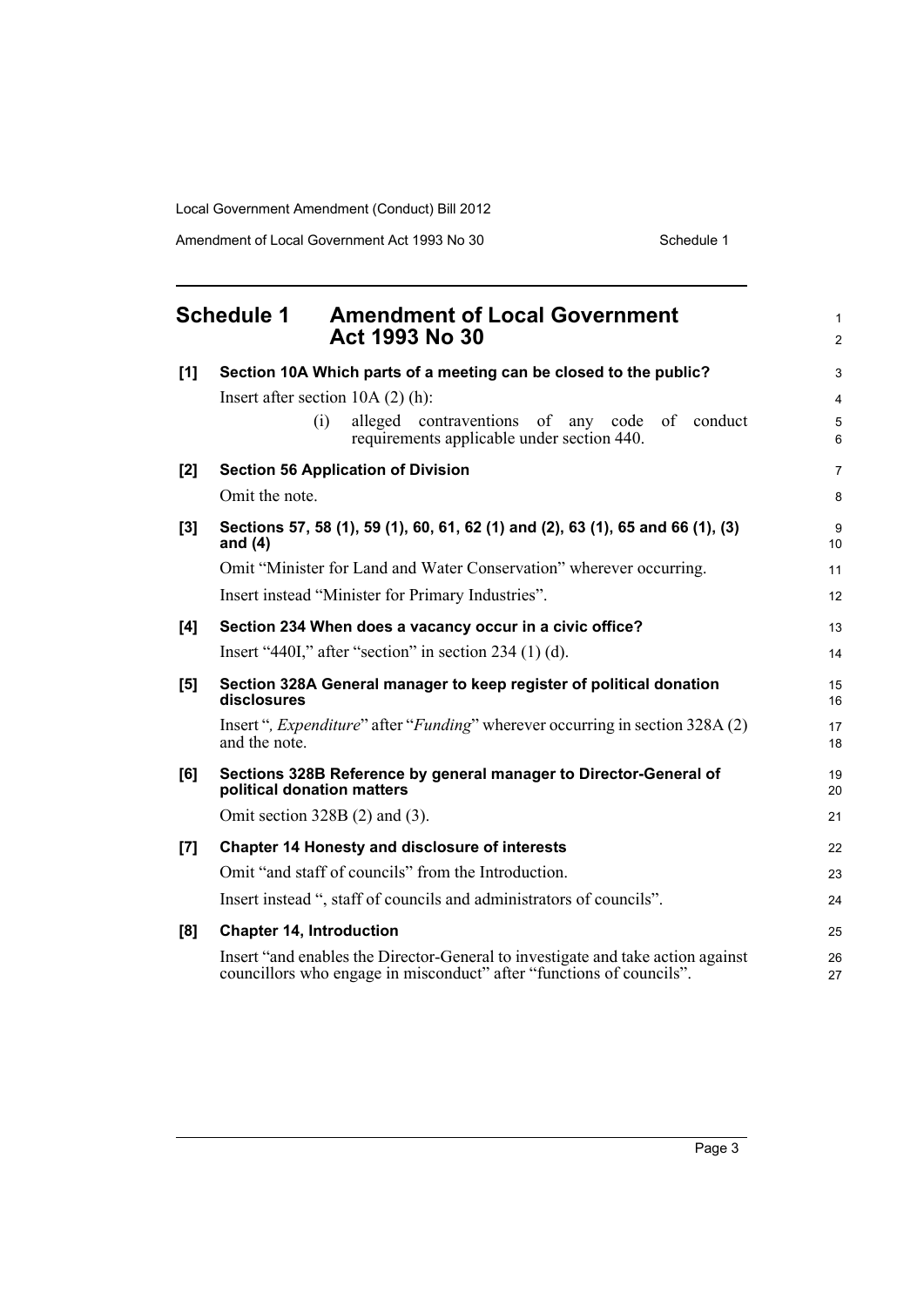| [9]    |       |                      |                                     | Section 439 Conduct of councillors, staff, delegates and administrators                                                                                                                                    | $\mathbf{1}$         |
|--------|-------|----------------------|-------------------------------------|------------------------------------------------------------------------------------------------------------------------------------------------------------------------------------------------------------|----------------------|
|        |       |                      | Insert after section 439 $(2)$ :    |                                                                                                                                                                                                            | 2                    |
|        |       | (3)                  |                                     | This section applies to an administrator of a council (other than<br>an administrator appointed by the Minister for Primary Industries<br>under section 66) in the same way as it applies to a councillor. | 3<br>4<br>5          |
| $[10]$ |       |                      | <b>Section 440 Codes of conduct</b> |                                                                                                                                                                                                            | 6                    |
|        |       |                      | Insert after section $440(8)$ :     |                                                                                                                                                                                                            | 7                    |
|        |       | (9)                  |                                     | This section applies to an administrator of a council (other than<br>an administrator appointed by the Minister for Primary Industries<br>under section 66) in the same way as it applies to a councillor. | 8<br>9<br>10         |
| $[11]$ |       | <b>Section 440AA</b> |                                     |                                                                                                                                                                                                            | 11                   |
|        |       |                      | Insert after section 440:           |                                                                                                                                                                                                            | 12                   |
|        | 440AA |                      |                                     | Administration of code of conduct                                                                                                                                                                          | 13                   |
|        |       | (1)                  | section 440.                        | The regulations may prescribe a procedure (the <i>model</i><br><i>procedure</i> ) for administering the model code referred to in                                                                          | 14<br>15<br>16       |
|        |       | (2)                  |                                     | The model procedure is to set out the procedures for dealing with<br>alleged contraventions of the model code.                                                                                             | 17<br>18             |
|        |       | (3)                  | procedure.                          | A council must adopt a procedure (the <i>adopted procedure</i> ) that<br>incorporates the provisions of the model procedure. The adopted<br>procedure may include provisions that supplement the model     | 19<br>20<br>21<br>22 |
|        |       | (4)                  | being.                              | A council's adopted procedure has no effect to the extent that it<br>is inconsistent with the model procedure as in force for the time                                                                     | 23<br>24<br>25       |
|        |       | (5)                  |                                     | Councillors, members of staff and delegates of a council must<br>comply with the applicable provisions of:                                                                                                 | 26<br>27             |
|        |       |                      | (a)                                 | the council's adopted procedure, except to the extent of<br>any inconsistency with the model procedure as in force for<br>the time being, and                                                              | 28<br>29<br>30       |
|        |       |                      | (b)                                 | the model procedure as in force for the time being, to the<br>extent that:                                                                                                                                 | 31<br>32             |
|        |       |                      | (i)                                 | the council has not adopted the model procedure, or                                                                                                                                                        | 33                   |
|        |       |                      | (11)                                | the adopted procedure is inconsistent with the<br>model procedure, or                                                                                                                                      | 34<br>35             |
|        |       |                      | (iii)                               | the model procedure contains provisions<br>- or<br>requirements not included in the adopted procedure.                                                                                                     | 36<br>37             |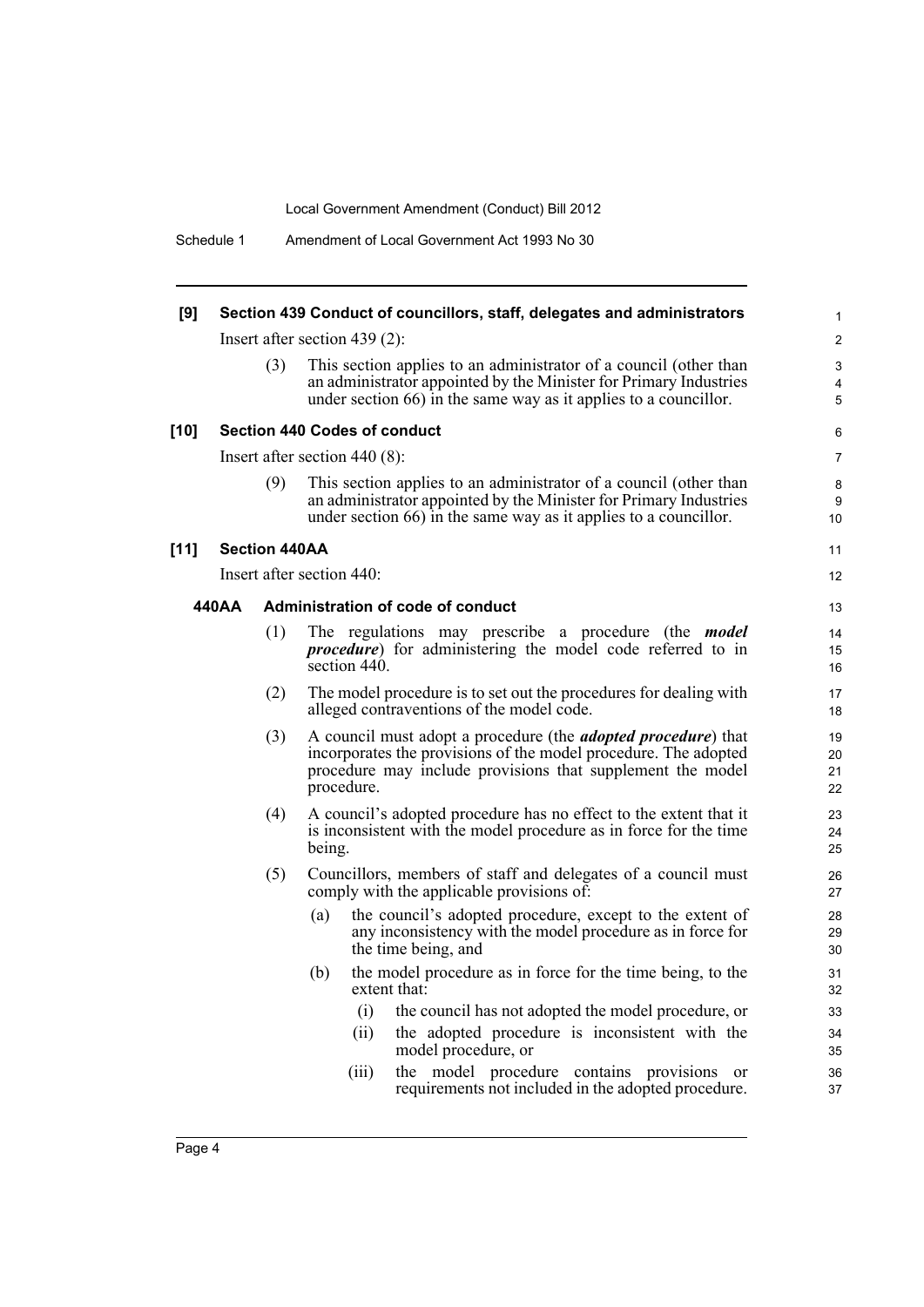Amendment of Local Government Act 1993 No 30 Schedule 1

|        |      | (6)               | This section applies to an administrator of a council (other than<br>an administrator appointed by the Minister for Primary Industries<br>under section 66) in the same way as it applies to a councillor.                                     | $\mathbf{1}$<br>$\overline{c}$<br>3 |
|--------|------|-------------------|------------------------------------------------------------------------------------------------------------------------------------------------------------------------------------------------------------------------------------------------|-------------------------------------|
| $[12]$ |      |                   | Chapter 14, Part 1, Division 3                                                                                                                                                                                                                 | 4                                   |
|        |      |                   | Omit the Division. Insert instead:                                                                                                                                                                                                             | 5                                   |
|        |      | <b>Division 3</b> | <b>Misconduct</b>                                                                                                                                                                                                                              | 6                                   |
|        | 440F |                   | <b>Definitions</b>                                                                                                                                                                                                                             | $\overline{7}$                      |
|        |      | (1)               | In this Division:<br><i>misconduct</i> of a councillor means any of the following:<br>a contravention by the councillor of this Act or the<br>(a)<br>regulations,<br>a failure by the councillor to comply with an applicable<br>(b)           | 8<br>9<br>10<br>11<br>12            |
|        |      |                   | requirement of a code of conduct under section 440,<br>a failure by a councillor to comply with an order issued by<br>(c)<br>the Director-General under this Division,                                                                         | 13<br>14<br>15                      |
|        |      |                   | (d)<br>an act of disorder committed by the council or at a meeting<br>of the council or a committee of the council.                                                                                                                            | 16<br>17                            |
|        |      | (2)               | However, a contravention of the disclosure requirements of<br>Part 2 is not misconduct.<br>Note. A contravention of the disclosure requirements of Part 2 is dealt                                                                             | 18<br>19<br>20                      |
|        |      | (3)               | with under other provisions of this Chapter.<br>A reference in this Division to misconduct includes a reference to<br>misconduct that consists of an omission or failure to do<br>something.                                                   | 21<br>22<br>23<br>24                |
|        | 440G |                   | Formal censure of councillor for misconduct                                                                                                                                                                                                    | 25                                  |
|        |      | (1)               | A council may by resolution at a meeting formally censure a<br>councillor for misconduct.                                                                                                                                                      | 26<br>27                            |
|        |      | (2)               | A formal censure resolution may not be passed except by a<br>motion to that effect of which notice has been duly given in<br>accordance with regulations made under section 360 and, if<br>applicable, the council's code of meeting practice. | 28<br>29<br>30<br>31                |
|        |      | (3)               | A council may pass a formal censure resolution only if it is<br>satisfied that the councillor has engaged in misconduct on one or<br>more occasions.                                                                                           | 32<br>33<br>34                      |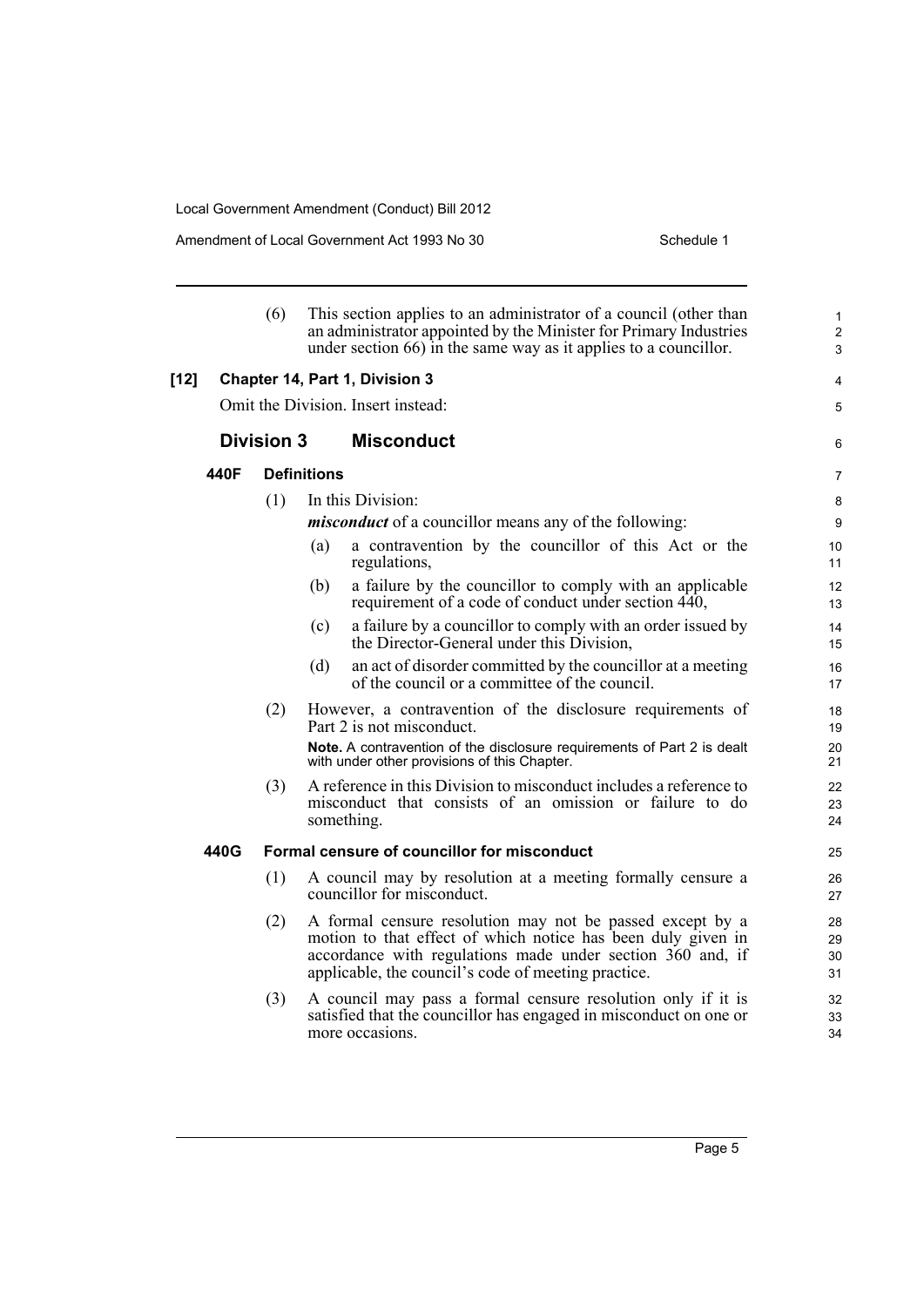Schedule 1 Amendment of Local Government Act 1993 No 30

|      | (4) | censured. | The council must specify in the formal censure resolution the<br>grounds on which it is satisfied that the councillor should be                                                                        | $\mathbf{1}$<br>$\overline{2}$<br>$\mathfrak{S}$ |
|------|-----|-----------|--------------------------------------------------------------------------------------------------------------------------------------------------------------------------------------------------------|--------------------------------------------------|
|      | (5) | council.  | A motion for a formal censure resolution may, without limitation,<br>be moved on the report of a committee of the council and any<br>such report must be recorded in the minutes of the meeting of the | 4<br>5<br>6<br>$\overline{7}$                    |
| 440H |     |           | Director-General may investigate misconduct by a councillor                                                                                                                                            | 8                                                |
|      | (1) |           | The Director-General may conduct an investigation for the<br>purpose of determining whether a councillor has engaged in<br>misconduct.                                                                 | 9<br>10<br>11                                    |
|      | (2) |           | The Director-General may conduct such an investigation:                                                                                                                                                | 12                                               |
|      |     | (a)       | on his or her own initiative, or                                                                                                                                                                       | 13                                               |
|      |     | (b)       | if the general manager of a council refers an allegation of<br>misconduct by a councillor to the Director-General, or                                                                                  | 14<br>15                                         |
|      |     | (c)       | if a council, by resolution, refers an allegation of<br>misconduct by a councillor to the Director-General, or                                                                                         | 16<br>17                                         |
|      |     | (d)       | if the Ombudsman states in a report that the Ombudsman<br>is satisfied that a councillor has or may have engaged in<br>misconduct, or                                                                  | 18<br>19<br>20                                   |
|      |     | (e)       | if the Independent Commission Against Corruption states<br>in a report that the Commission is satisfied that a<br>councillor has or may have engaged in misconduct.                                    | 21<br>22<br>23                                   |
|      | (3) |           | For the purpose of an investigation, the Director-General may, by<br>order in writing served on any relevant person, direct the person<br>to do any one or more of the following:                      | 24<br>25<br>26                                   |
|      |     | (a)       | provide written information, by the date specified in the<br>order, and to verify the information by statutory<br>declaration,                                                                         | 27<br>28<br>29                                   |
|      |     | (b)       | produce, at a time and place specified in the order, any<br>document specified in the order that is in the person's<br>custody or control.                                                             | 30<br>31<br>32                                   |
|      |     |           | Note. Failure to comply with the direction is an offence under<br>section 661.                                                                                                                         | 33<br>34                                         |
|      | (4) | section.  | The Director-General may take copies of or extracts from any<br>document to which the Director-General gains access under this                                                                         | 35<br>36<br>37                                   |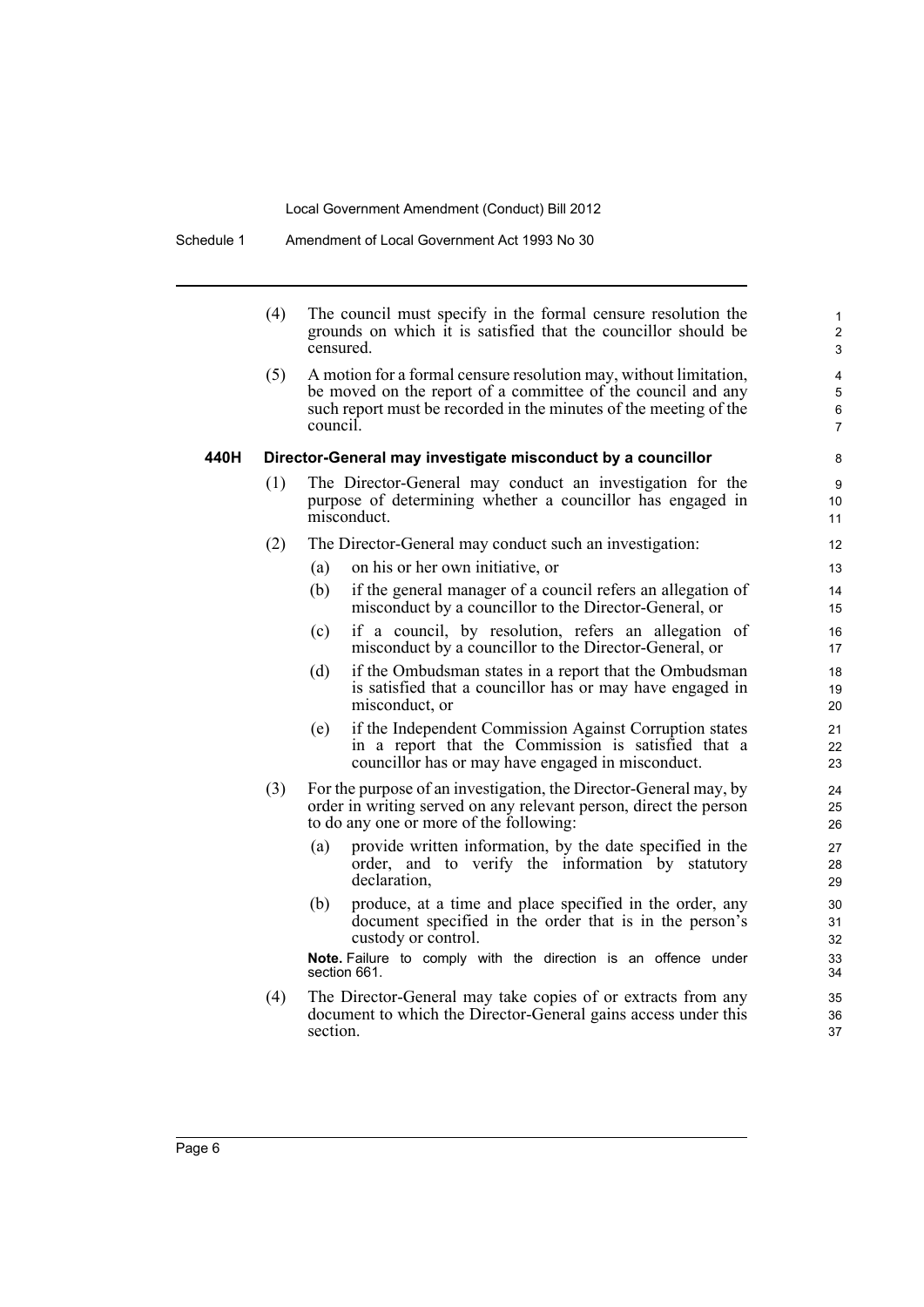Amendment of Local Government Act 1993 No 30 Schedule 1

|      | (5) | The Director-General may arrange for a departmental report to be.<br>prepared in relation to an investigation conducted under this<br>section.                                                                                                                                                                                                                                                 | $\mathbf{1}$<br>$\overline{2}$<br>3 |
|------|-----|------------------------------------------------------------------------------------------------------------------------------------------------------------------------------------------------------------------------------------------------------------------------------------------------------------------------------------------------------------------------------------------------|-------------------------------------|
|      | (6) | The preparation of a departmental report is a prerequisite to a<br>decision by the Director-General to take disciplinary action<br>against a councillor, unless the disciplinary action is taken on the<br>basis of a report by the Ombudsman or Independent Commission<br><b>Against Corruption.</b>                                                                                          | 4<br>5<br>6<br>7<br>8               |
|      | (7) | This section authorises reports relating to misconduct to be made<br>by the Ombudsman or Independent Commission Against<br>Corruption and a reference to a report of the Ombudsman or<br>Independent Commission Against Corruption is a reference to a<br>report made to the Director-General under the authority of this<br>subsection or under any other provision of this or any other Act. | 9<br>10<br>11<br>12<br>13<br>14     |
|      | (8) | The powers conferred on the Director-General by this section<br>may also be exercised for the purposes of determining if an<br>administrator has engaged in conduct that would be misconduct<br>if the administrator were a councillor.                                                                                                                                                        | 15<br>16<br>17<br>18                |
|      | (9) | In this section:<br><i>administrator</i> means an administrator of a council (other than an<br>administrator appointed by the Minister for Primary Industries<br>under section $6\overline{6}$ .<br><i>relevant person</i> means a councillor, a member of staff of a<br>council, a delegate of a council or an administrator.                                                                 | 19<br>20<br>21<br>22<br>23<br>24    |
| 440I |     | Director-General may take disciplinary action for misconduct                                                                                                                                                                                                                                                                                                                                   | 25                                  |
|      | (1) | The Director-General may take disciplinary action against a<br>councillor if the Director-General is satisfied that:                                                                                                                                                                                                                                                                           | 26<br>27                            |
|      |     | the councillor has engaged in misconduct (whether on the<br>(a)<br>basis of a departmental report or a report by the<br>Ombudsman<br>Independent Commission<br><sub>or</sub><br>Against<br>Corruption), and                                                                                                                                                                                    | 28<br>29<br>30<br>31                |
|      |     | disciplinary action is warranted.<br>(b)                                                                                                                                                                                                                                                                                                                                                       | 32                                  |
|      | (2) | The Director-General may take one or more of the following<br>actions (and any such action is disciplinary action):                                                                                                                                                                                                                                                                            | 33<br>34                            |
|      |     | (a)<br>counsel the councillor,                                                                                                                                                                                                                                                                                                                                                                 | 35                                  |
|      |     | (b)<br>reprimand the councillor,                                                                                                                                                                                                                                                                                                                                                               | 36                                  |
|      |     | (c)<br>by order, direct the councillor to cease engaging in the<br>misconduct,                                                                                                                                                                                                                                                                                                                 | 37<br>38                            |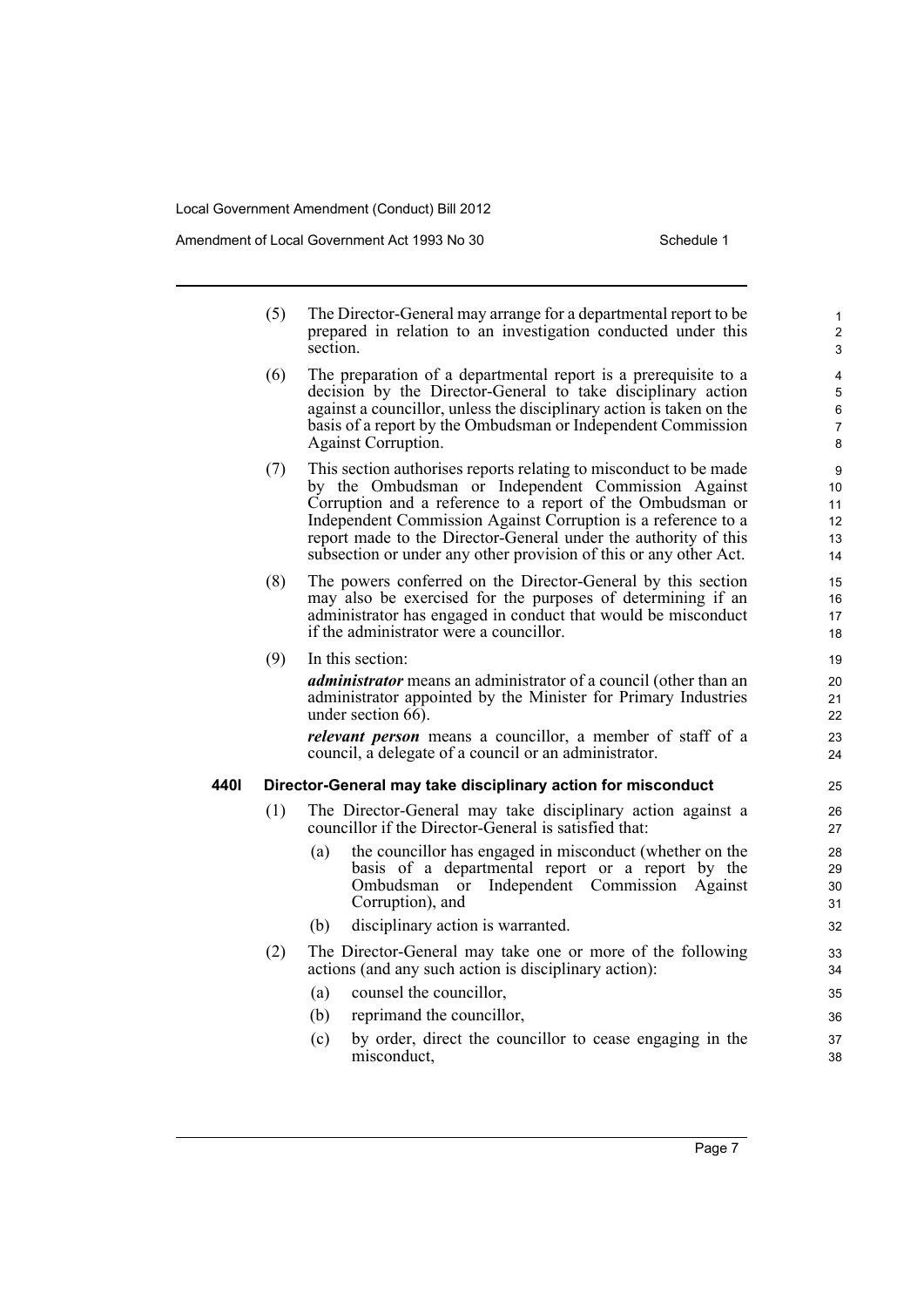Schedule 1 Amendment of Local Government Act 1993 No 30

|      |     | (d)<br>by order, direct the councillor to apologise for the<br>misconduct in the manner specified in the order,                                                                                                                                                                                                              | 1<br>$\overline{2}$           |
|------|-----|------------------------------------------------------------------------------------------------------------------------------------------------------------------------------------------------------------------------------------------------------------------------------------------------------------------------------|-------------------------------|
|      |     | (e)<br>by order, direct the councillor to undertake training,                                                                                                                                                                                                                                                                | 3                             |
|      |     | (f)<br>by order, direct the councillor to participate in mediation,                                                                                                                                                                                                                                                          | 4                             |
|      |     | (g)<br>by order, suspend the councillor from civic office for a<br>period not exceeding 3 months,                                                                                                                                                                                                                            | 5<br>6                        |
|      |     | by order, suspend the councillor's right to be paid any fee<br>(h)<br>or other remuneration, to which the councillor would<br>otherwise be entitled as the holder of the civic office, in<br>respect of a period not exceeding 3 months (without<br>suspending the councillor from civic office for that<br>period).         | 7<br>8<br>9<br>10<br>11<br>12 |
|      | (3) | In determining which disciplinary action, if any, to take against a<br>councillor who has engaged in misconduct, the Director-General<br>may take into account any previous incidents of misconduct by<br>the councillor, any disciplinary action previously taken against<br>the councillor and any other relevant matters. | 13<br>14<br>15<br>16<br>17    |
|      | (4) | The Director-General is to notify the councillor of any decision<br>to take disciplinary action under this section and the reasons for<br>the decision.                                                                                                                                                                      | 18<br>19<br>20                |
|      | (5) | A copy of the decision and the statement of reasons for the<br>decision are to be provided to the council.                                                                                                                                                                                                                   | 21<br>22                      |
|      | (6) | The Director-General is to make any decision to suspend a<br>councillor from civic office or to suspend a councillor's right to<br>be paid any fee or other remuneration under this section, and the<br>statement of reasons for the decision, publicly available.                                                           | 23<br>24<br>25<br>26          |
|      | (7) | The Director-General may make any other decision to take<br>disciplinary action against a councillor, and the statement of<br>reasons for the decision, publicly available.                                                                                                                                                  | 27<br>28<br>29                |
|      | (8) | No liability (including liability in defamation) is incurred for<br>making a decision publicly available as permitted or required by<br>this section or for publishing in good faith a fair report or<br>summary of such a decision.                                                                                         | 30<br>31<br>32<br>33          |
| 440J |     | Alternatives to disciplinary action by the Director-General                                                                                                                                                                                                                                                                  | 34                            |
|      | (1) | The Director-General may before, during or after an investigation<br>into an allegation of misconduct by a councillor decide to take no<br>further action against the councillor, if satisfied that no further<br>action is warranted.                                                                                       | 35<br>36<br>37<br>38          |
|      |     |                                                                                                                                                                                                                                                                                                                              |                               |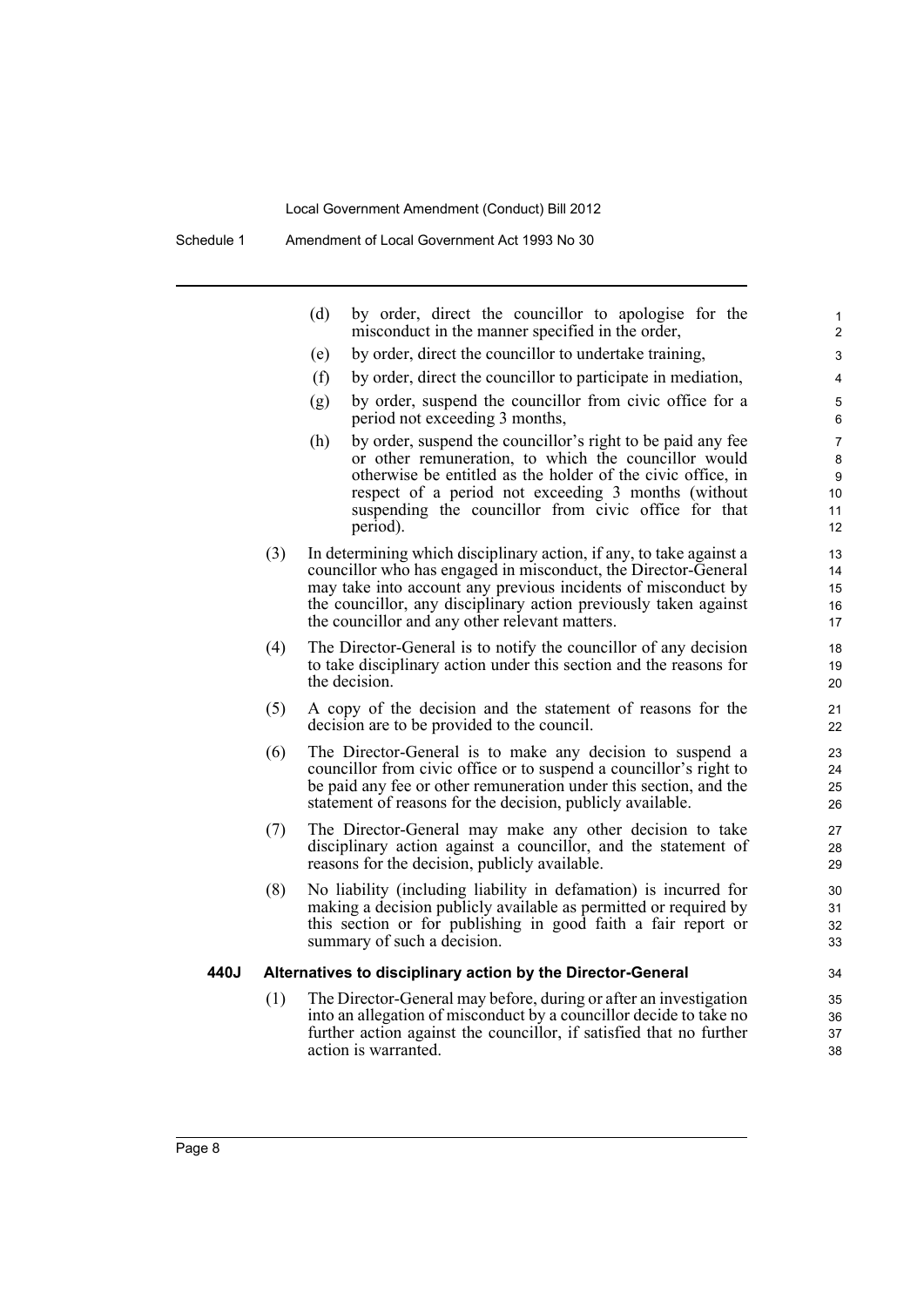|      | (2) | The Director-General may, instead of taking disciplinary action<br>against a councillor:                                                                                                                                                                                    | $\mathbf{1}$<br>$\overline{c}$ |
|------|-----|-----------------------------------------------------------------------------------------------------------------------------------------------------------------------------------------------------------------------------------------------------------------------------|--------------------------------|
|      |     | (a)<br>refer the matter to the council concerned with<br>recommendations as to how the council might resolve the<br>matter, by alternative dispute resolution or otherwise, or                                                                                              | 3<br>4<br>5                    |
|      |     | refer the matter to the Pecuniary Interest and Disciplinary<br>(b)<br>Tribunal for consideration.                                                                                                                                                                           | 6<br>$\overline{7}$            |
|      | (3) | A matter is referred to the Tribunal under this section by means<br>of a report presented to the Tribunal by the Director-General. A<br>report may contain or be accompanied by such material and<br>observations as the Director-General thinks fit.                       | 8<br>9<br>10<br>11             |
|      | (4) | The Director-General is to notify the councillor concerned of any<br>decision to refer the matter to the Tribunal.                                                                                                                                                          | 12<br>13                       |
|      | (5) | The regulations may make provision for or with respect to the<br>reference of matters to the Tribunal under this section.                                                                                                                                                   | 14<br>15                       |
| 440K |     | <b>Suspension of a councillor</b>                                                                                                                                                                                                                                           | 16                             |
|      | (1) | A councillor, while suspended from civic office:                                                                                                                                                                                                                            | 17                             |
|      |     | is not entitled to exercise any of the functions of the civic<br>(a)<br>office, and                                                                                                                                                                                         | 18<br>19                       |
|      |     | is not entitled to any fee or other remuneration to which he<br>(b)<br>or she would otherwise be entitled as the holder of the civic<br>office.                                                                                                                             | 20<br>21<br>22                 |
|      | (2) | The period of suspension under an order made by the<br>Director-General commences on the date 7 days after the service<br>of the order on the councillor or the date specified in the order for<br>the commencement of the period of suspension, whichever is the<br>later. | 23<br>24<br>25<br>26<br>27     |
| 440L |     | Appeals against disciplinary action                                                                                                                                                                                                                                         | 28                             |
|      | (1) | A councillor against whom disciplinary action is taken by the<br>Director-General may appeal to the Pecuniary Interest and<br>Tribunal<br>Disciplinary<br>against<br>the<br>decision<br>of<br>the<br>Director-General to take disciplinary action.                          | 29<br>30<br>31<br>32           |
|      | (2) | An appeal must be made within 28 days after the day on which<br>the councillor is notified of the Director-General's decision to<br>take disciplinary action against the councillor.                                                                                        | 33<br>34<br>35                 |
|      | (3) | Tribunal may<br>any decision<br>The.<br>stay<br>made<br>by<br>the<br>Director-General until such time as the Tribunal determines the<br>appeal.                                                                                                                             | 36<br>37<br>38                 |
|      |     |                                                                                                                                                                                                                                                                             |                                |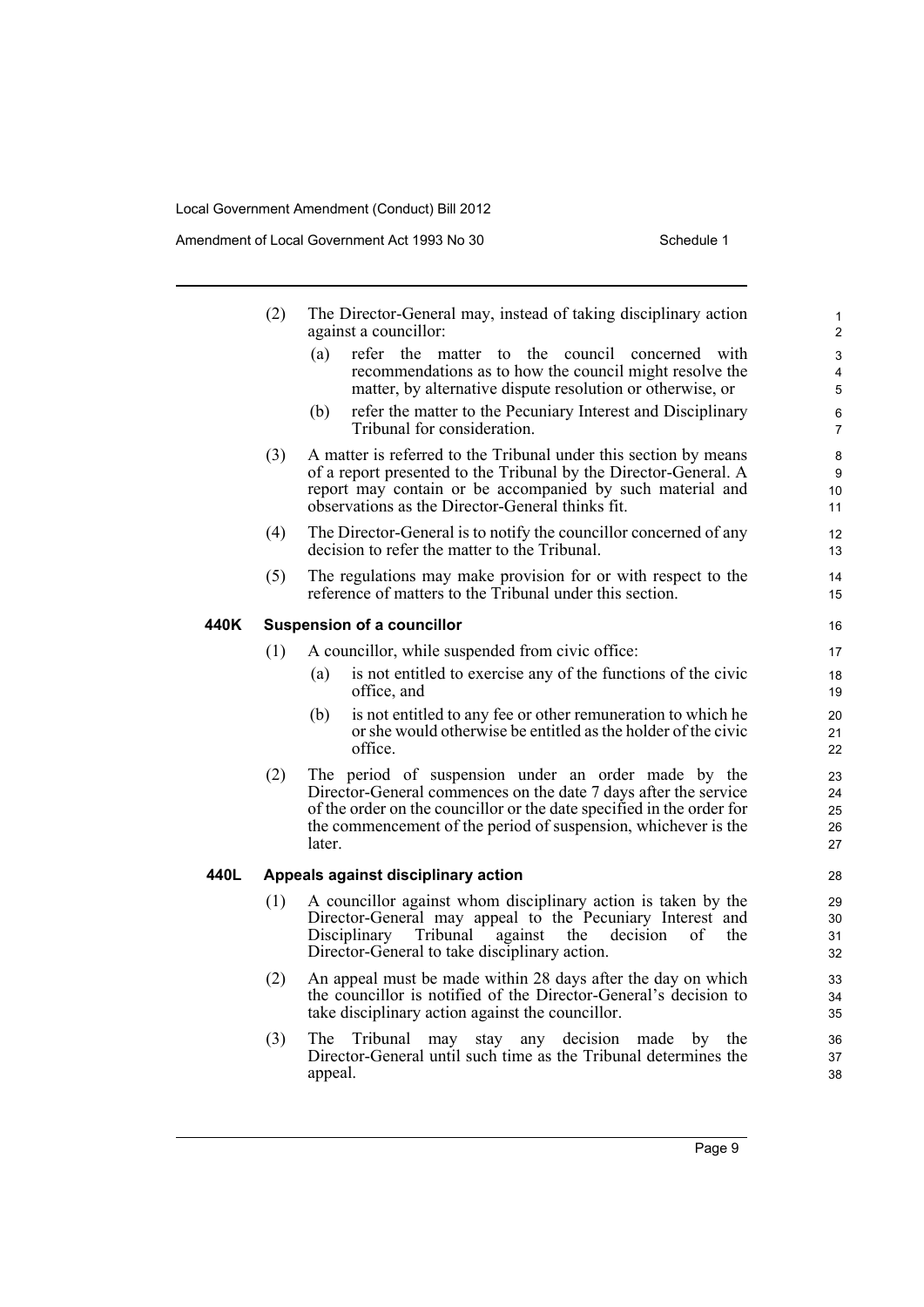|      | (4) | On hearing the appeal, the Tribunal may:                                                                                                                                                                                                  | $\mathbf{1}$             |
|------|-----|-------------------------------------------------------------------------------------------------------------------------------------------------------------------------------------------------------------------------------------------|--------------------------|
|      |     | confirm the decision, or<br>(a)                                                                                                                                                                                                           | $\overline{2}$           |
|      |     | (b)<br>amend the decision, or                                                                                                                                                                                                             | 3                        |
|      |     | set aside the decision and substitute a new decision.<br>(c)                                                                                                                                                                              | $\overline{4}$           |
|      | (5) | If a decision is amended or substituted, the decision as amended<br>or substituted has effect as if it had been made in that form by the<br>Director-General.                                                                             | 5<br>6<br>$\overline{7}$ |
|      | (6) | If the Tribunal sets aside a decision to suspend a councillor, any<br>fee or other remuneration withheld under the suspension is<br>payable to the councillor.                                                                            | 8<br>9<br>10             |
|      | (7) | The regulations may make provision for or with respect to the<br>making, hearing and determination of appeals under this section.                                                                                                         | 11<br>12                 |
| 440M |     | <b>Expenses to be borne by council</b>                                                                                                                                                                                                    | 13                       |
|      | (1) | The Director-General may recover from a council the reasonable<br>expenses incurred by or in respect of the Department in the<br>conduct of an investigation into a councillor of the council under<br>this Division.                     | 14<br>15<br>16<br>17     |
|      | (2) | The Director-General may make a determination of the amount<br>of the expenses referred to in subsection (1) and serve a notice on<br>the council requiring the amount so determined be paid in<br>recovery of the Department's expenses. | 18<br>19<br>20<br>21     |
|      | (3) | An amount equal to the expenses as so determined is payable to<br>the Department as a debt by the council concerned, except as<br>determined by the Director-General.                                                                     | 22<br>23<br>24           |
|      | (4) | The council may apply to the Administrative Decisions Tribunal<br>for a review of whether any part of the expenses so determined<br>are not reasonable expenses.                                                                          | 25<br>26<br>27           |
|      | (5) | The Director-General must give effect to any decision of the<br>Tribunal on a review of the determination of the amount of the<br>expenses.                                                                                               | 28<br>29<br>30           |
|      | (6) | A reference in this section to expenses incurred includes a<br>reference to remuneration paid to departmental staff.                                                                                                                      | 31<br>32                 |
| 440N |     | <b>Investigation of former councillors</b>                                                                                                                                                                                                | 33                       |
|      | (1) | The Director-General may conduct an investigation for the<br>purpose of determining whether a former councillor engaged in<br>misconduct during the period in which the former councillor was<br>a councillor.                            | 34<br>35<br>36<br>37     |
|      |     |                                                                                                                                                                                                                                           |                          |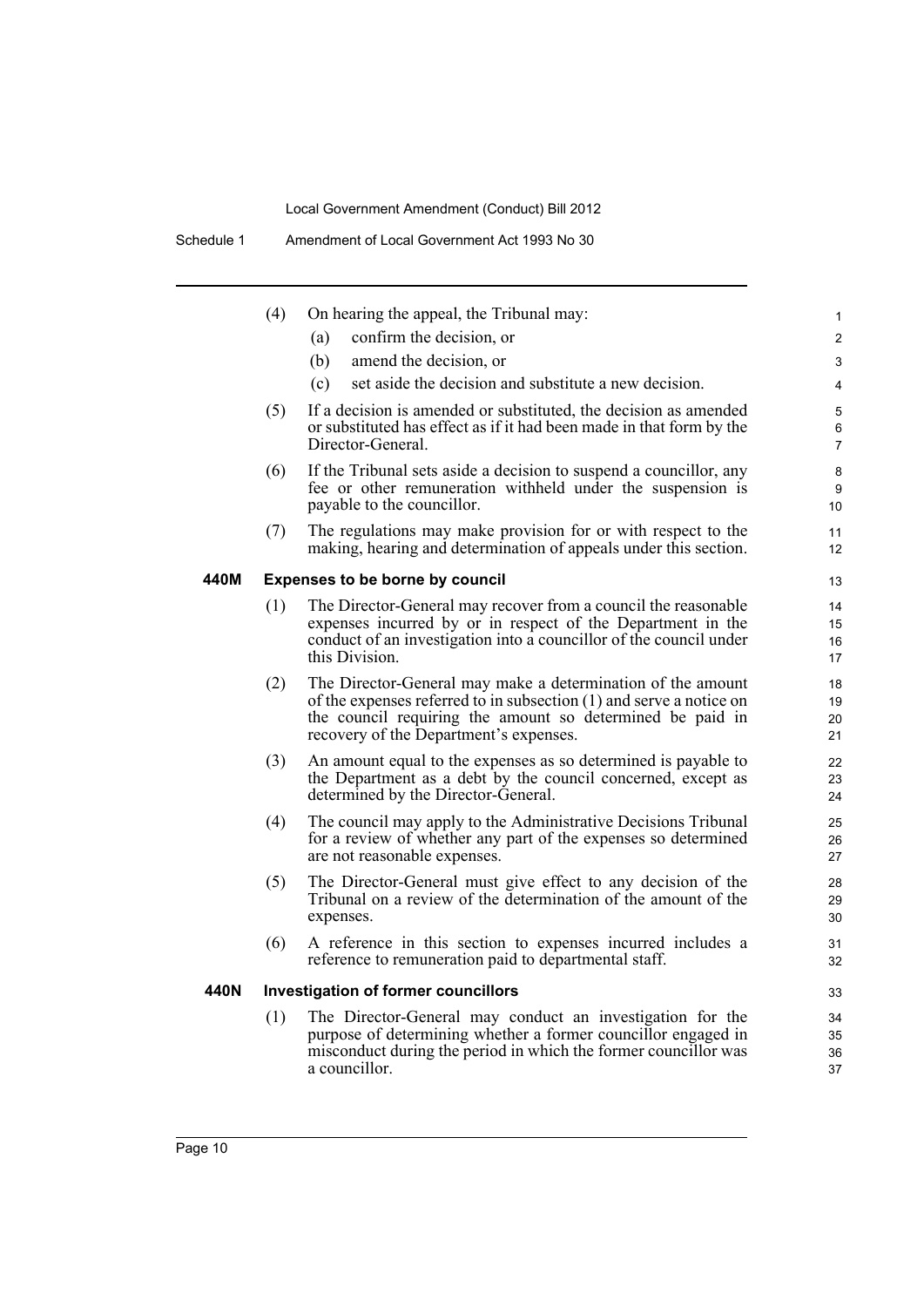|        | (2)                | For that purpose, sections 440H and 440M apply as if a reference<br>in those sections to a councillor includes a reference to a former<br>councillor.                                                                                                              | $\mathbf{1}$<br>$\overline{2}$<br>$\mathfrak{S}$          |
|--------|--------------------|--------------------------------------------------------------------------------------------------------------------------------------------------------------------------------------------------------------------------------------------------------------------|-----------------------------------------------------------|
|        | (3)                | The Director-General may before, during or after an investigation<br>into an allegation of misconduct by a former councillor decide to<br>refer the matter to the Pecuniary Interest and Disciplinary<br>Tribunal for consideration.                               | $\overline{4}$<br>$\sqrt{5}$<br>$\,6\,$<br>$\overline{7}$ |
|        | (4)                | Section 440J applies to the referral of the matter to the Tribunal<br>in the same way as it applies to a referral of a matter relating to a<br>councillor to the Tribunal.                                                                                         | 8<br>9<br>10                                              |
| $[13]$ |                    | Chapter 14, Part 3, Division 3, heading                                                                                                                                                                                                                            | 11                                                        |
|        |                    | Omit "misbehaviour". Insert instead "misconduct".                                                                                                                                                                                                                  | 12                                                        |
| $[14]$ |                    | Section 470A Pecuniary Interest and Disciplinary Tribunal to decide<br>whether or not to conduct proceedings into a misconduct matter                                                                                                                              | 13<br>14                                                  |
|        |                    | Omit "section 440N" from section 470A (1). Insert instead "section 440J".                                                                                                                                                                                          | 15                                                        |
| $[15]$ |                    | Sections 470B (1), 478 (5), 480 (1) (c), 482A (1) and 484 (1)                                                                                                                                                                                                      | 16                                                        |
|        |                    | Omit "section 440N" wherever occurring. Insert instead "section 440J".                                                                                                                                                                                             | 17                                                        |
| $[16]$ |                    | Section 482 Decision of Pecuniary Interest and Disciplinary Tribunal-<br>pecuniary interest matters                                                                                                                                                                | 18<br>19                                                  |
|        |                    | Insert after section $482(4)$ :                                                                                                                                                                                                                                    | 20                                                        |
|        | (5)                | In determining which action, if any, to take against a person<br>under this section, the Tribunal may take into account any<br>previous complaints proved against the person, any action<br>previously taken against the person and any other relevant<br>matters. | 21<br>22<br>23<br>24<br>25                                |
|        | (6)                | To avoid doubt, a reference in subsection (1) to a councillor<br>includes a reference to a former councillor.                                                                                                                                                      | 26<br>27                                                  |
| $[17]$ | misconduct matters | Section 482A Decision of Pecuniary Interest and Disciplinary Tribunal-                                                                                                                                                                                             | 28<br>29                                                  |
|        |                    | Insert after section $482A(2)(c)$ :                                                                                                                                                                                                                                | 30                                                        |
|        |                    | disqualify the councillor from holding civic office for a<br>(c1)<br>period not exceeding 5 years, or                                                                                                                                                              | 31<br>32                                                  |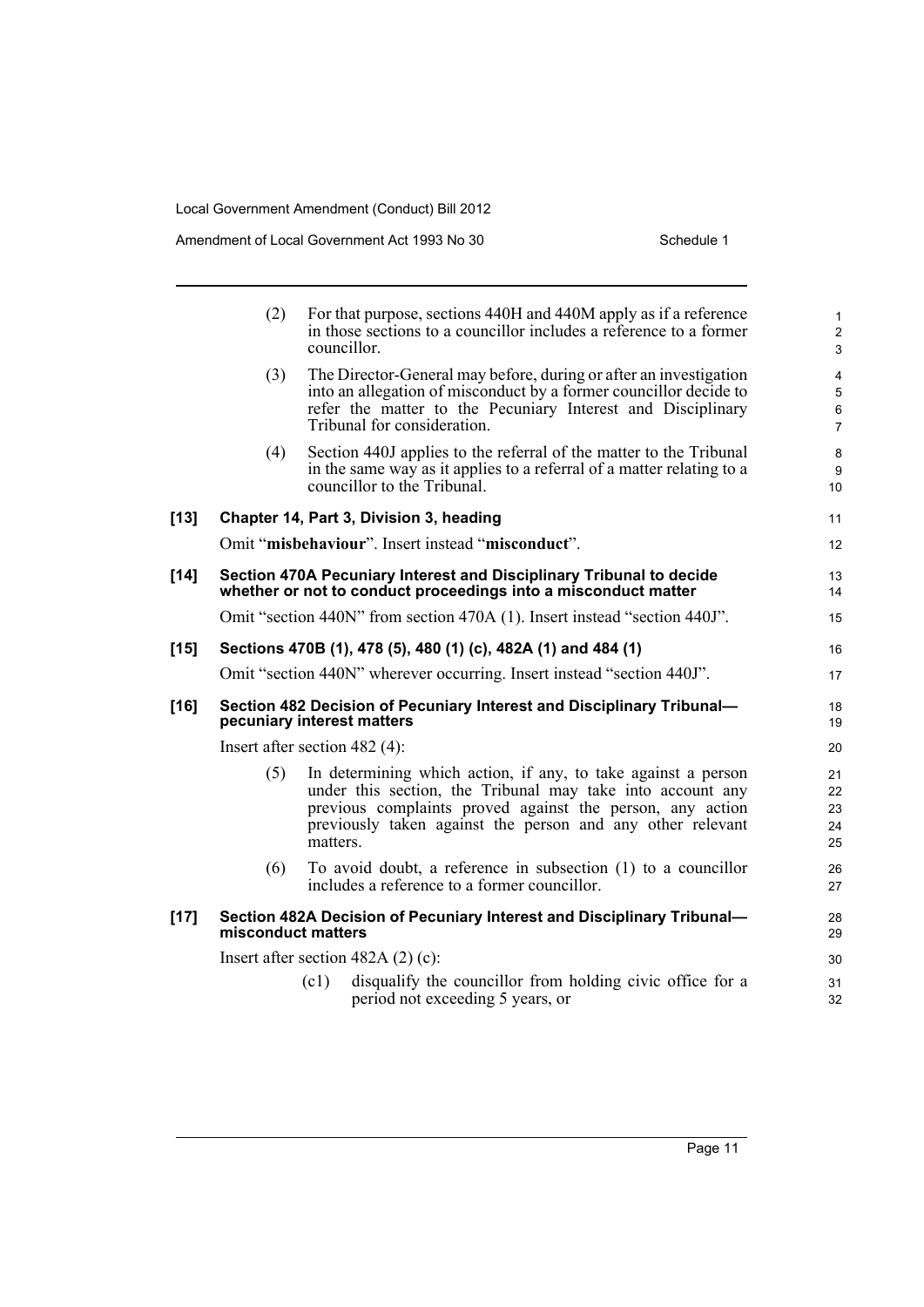Schedule 1 Amendment of Local Government Act 1993 No 30

| $[18]$ |                   | Section 482A (3) and (4)                                                                                                                                                                                                                                                                | $\mathbf{1}$               |
|--------|-------------------|-----------------------------------------------------------------------------------------------------------------------------------------------------------------------------------------------------------------------------------------------------------------------------------------|----------------------------|
|        |                   | Insert after section $482A(2)$ :                                                                                                                                                                                                                                                        | $\overline{2}$             |
|        | (3)               | In determining which action, if any, to take against a councillor,<br>the Tribunal may take into account any previous incidents of<br>misconduct by the councillor, any disciplinary action previously<br>taken against the councillor and any other relevant matters.                  | 3<br>4<br>$\sqrt{5}$<br>6  |
|        | (4)               | In this section, <i>councillor</i> includes a former councillor.                                                                                                                                                                                                                        | $\overline{7}$             |
| $[19]$ |                   | <b>Section 485 Appeals to Supreme Court</b>                                                                                                                                                                                                                                             | 8                          |
|        |                   | Omit "section 440M" from section 485 (1). Insert instead "section 440L".                                                                                                                                                                                                                | 9                          |
| [20]   |                   | Section 661 Failure to comply with certain directions                                                                                                                                                                                                                                   | 10                         |
|        |                   | Insert "or section 440H" after "Chapter 13".                                                                                                                                                                                                                                            | 11                         |
| $[21]$ |                   | Section 674 Remedy or restraint of breaches of this Act-other persons                                                                                                                                                                                                                   | $12 \overline{ }$          |
|        |                   | Omit the note to section 674 (5). Insert instead:<br>Note. Section 440L confers a right of appeal to the Pecuniary Interest<br>and Disciplinary Tribunal against disciplinary action taken by the<br>Director-General against a councillor under Division 3 of Part 1 of<br>Chapter 14. | 13<br>14<br>15<br>16<br>17 |
| $[22]$ |                   | Schedule 8 Savings, transitional and other provisions consequent on<br>the enactment of other Acts                                                                                                                                                                                      | 18<br>19                   |
|        |                   | Insert at the end of clause $1(1)$ :                                                                                                                                                                                                                                                    | 20                         |
|        |                   | any other Act that amends this Act                                                                                                                                                                                                                                                      | 21                         |
| $[23]$ | <b>Schedule 8</b> |                                                                                                                                                                                                                                                                                         | 22                         |
|        |                   | Insert at the end of the Schedule with appropriate Part and clause numbering:                                                                                                                                                                                                           | 23                         |
|        | Part              | Provisions consequent on enactment of<br><b>Local Government Amendment (Conduct)</b><br><b>Act 2012</b>                                                                                                                                                                                 | 24<br>25<br>26             |
|        |                   | <b>Definition</b>                                                                                                                                                                                                                                                                       | 27                         |
|        |                   | In this Part, <b>amending Act</b> means the Local Government<br>Amendment (Conduct) Act 2012.                                                                                                                                                                                           | 28<br>29                   |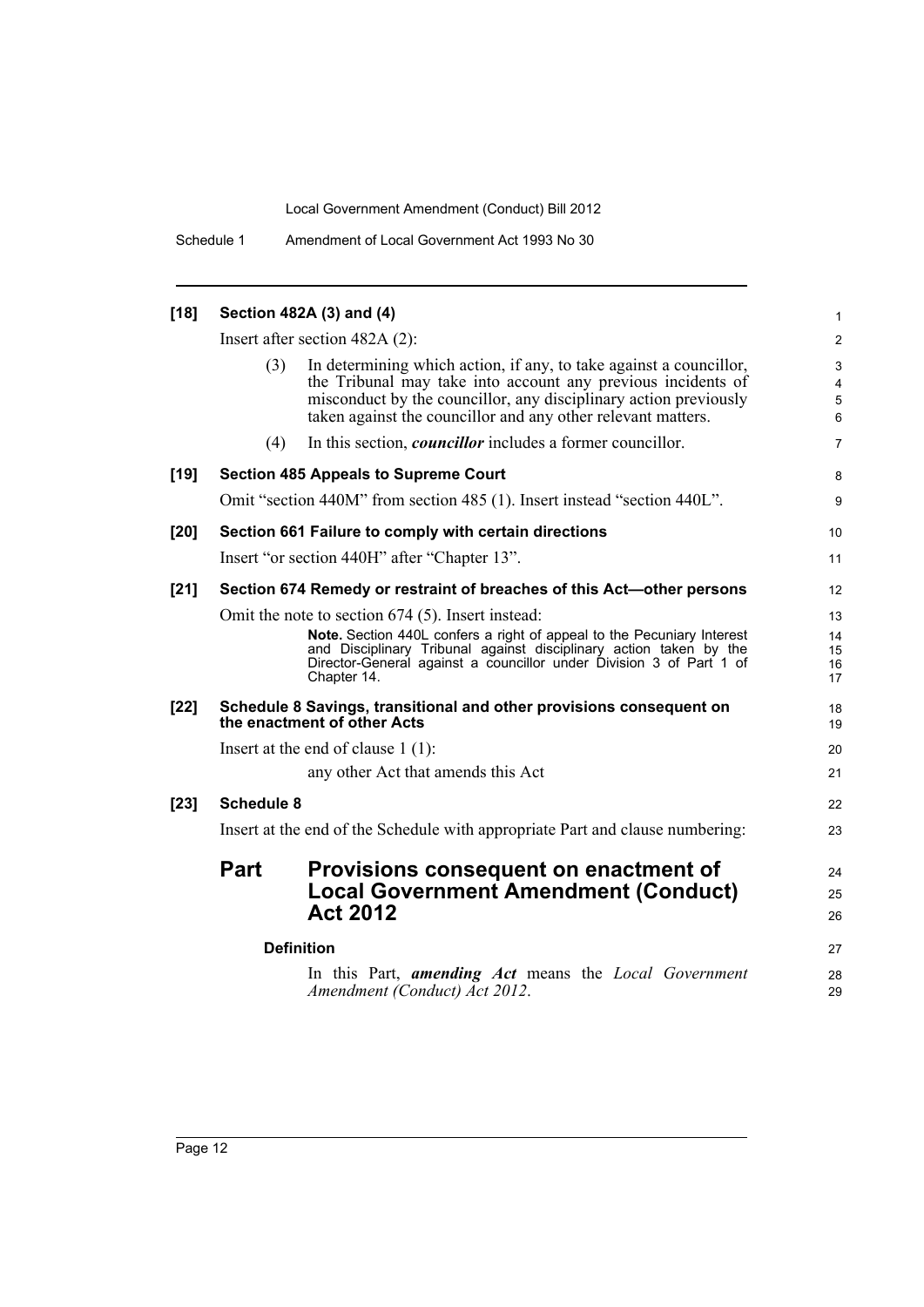Amendment of Local Government Act 1993 No 30 Schedule 1

#### **Application of amendments**

- (1) Division 3 of Part 1 of Chapter 14, as substituted by the amending Act, (the *new Division*) extends to misconduct that occurred before the commencement of the new Division if at the time that it occurred it was misbehaviour under Division 3 as in force before that substitution.
- (2) However, if the Director-General or the Tribunal decides to take disciplinary action or to impose a penalty in respect of misconduct that occurred before the commencement of the new Division, the disciplinary action or penalty must be a type of disciplinary action or penalty that could have been taken or imposed under this Act at the time the misconduct occurred.
- (3) An investigation into an allegation of misbehaviour by a councillor that was validly initiated but not finalised before the commencement of the new Division (an *ongoing investigation*) is taken to have been validly initiated under the new Division. Accordingly, the new Division applies to the ongoing investigation.
- (4) The amendments made to Part 3 of Chapter 14 by the amending Act do not apply to proceedings that were referred to the Tribunal or that were commenced in the Tribunal before the commencement of those amendments. Such proceedings are to be dealt with as if the amendments had not been made.
- (5) Section 440I (3) as inserted by the amending Act extends to incidents of misconduct by a councillor and disciplinary action taken against the councillor that occurred before the commencement of that subsection.
- (6) Sections 482 (5) and 482A (3) as inserted by the amending Act extend to complaints proved against a person, incidents of misconduct by a councillor and any action taken against a councillor or other person before the commencement of those subsections.

Page 13